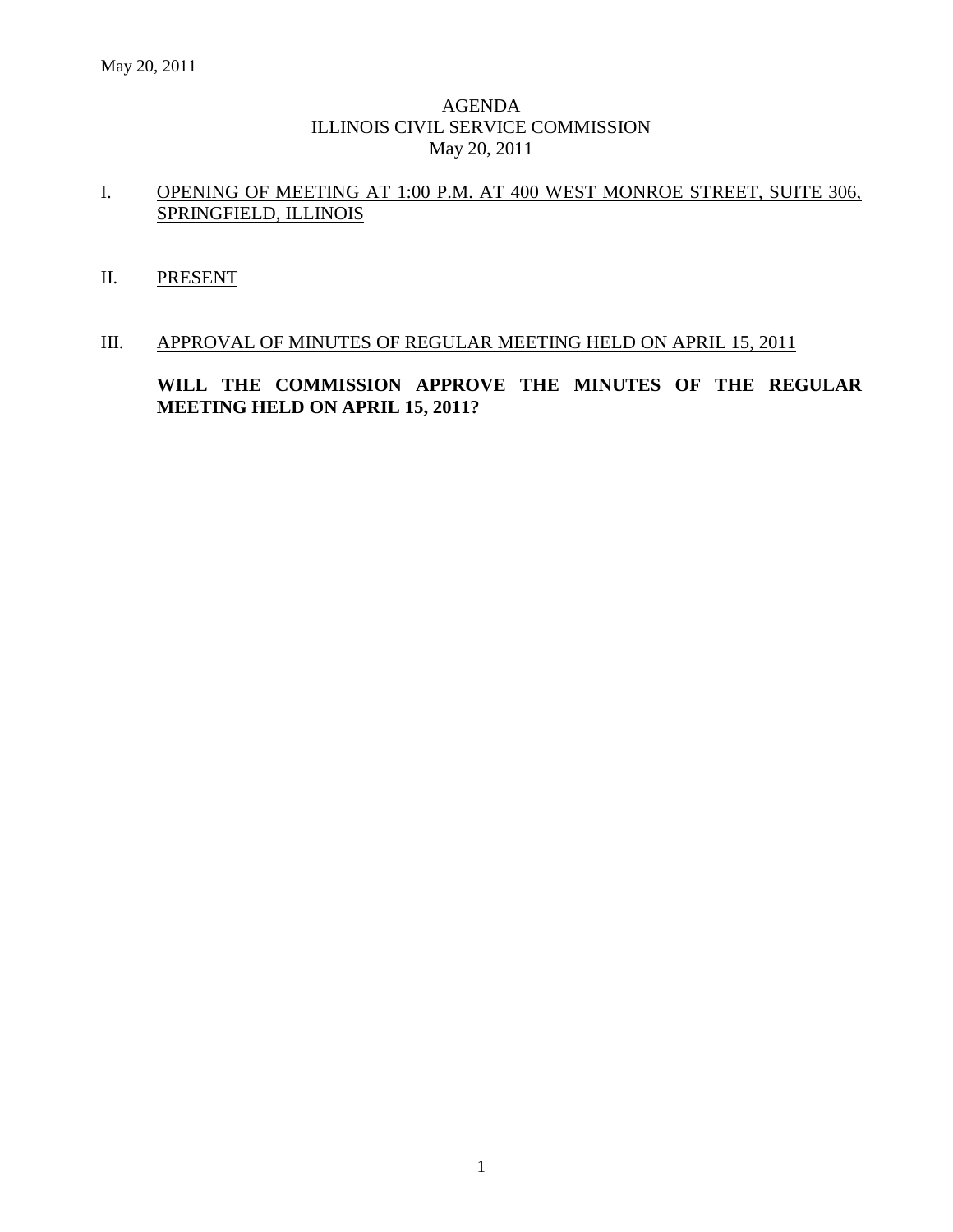#### IV. **EXEMPTIONS UNDER SECTION 4d(3) OF THE PERSONNEL CODE**

# A. Report on Exempt Positions from Central Management Services

|                                        | Total            | Number of Exempt |
|----------------------------------------|------------------|------------------|
| Agency                                 | <b>Employees</b> | Positions        |
|                                        |                  |                  |
|                                        |                  |                  |
|                                        |                  |                  |
|                                        |                  |                  |
|                                        |                  |                  |
| Central Management Services 1,404  112 |                  |                  |
| Children and Family Services2,918 48   |                  |                  |
|                                        |                  |                  |
|                                        |                  |                  |
|                                        |                  |                  |
|                                        |                  |                  |
|                                        |                  |                  |
|                                        |                  |                  |
|                                        |                  |                  |
|                                        |                  |                  |
|                                        |                  |                  |
|                                        |                  |                  |
|                                        |                  |                  |
|                                        |                  |                  |
|                                        |                  |                  |
|                                        |                  |                  |
|                                        |                  |                  |
|                                        |                  |                  |
|                                        |                  |                  |
|                                        |                  |                  |
|                                        |                  |                  |
|                                        |                  |                  |
|                                        |                  |                  |
|                                        |                  |                  |
|                                        |                  |                  |
|                                        |                  |                  |
|                                        |                  |                  |
|                                        |                  |                  |
|                                        |                  |                  |
|                                        |                  |                  |
|                                        |                  |                  |
|                                        |                  |                  |
|                                        |                  |                  |
|                                        |                  |                  |
|                                        |                  |                  |
|                                        |                  |                  |
|                                        |                  |                  |
|                                        |                  |                  |
|                                        |                  |                  |
|                                        |                  |                  |
|                                        |                  |                  |
|                                        |                  |                  |
|                                        |                  |                  |
|                                        |                  |                  |
|                                        |                  |                  |
|                                        |                  |                  |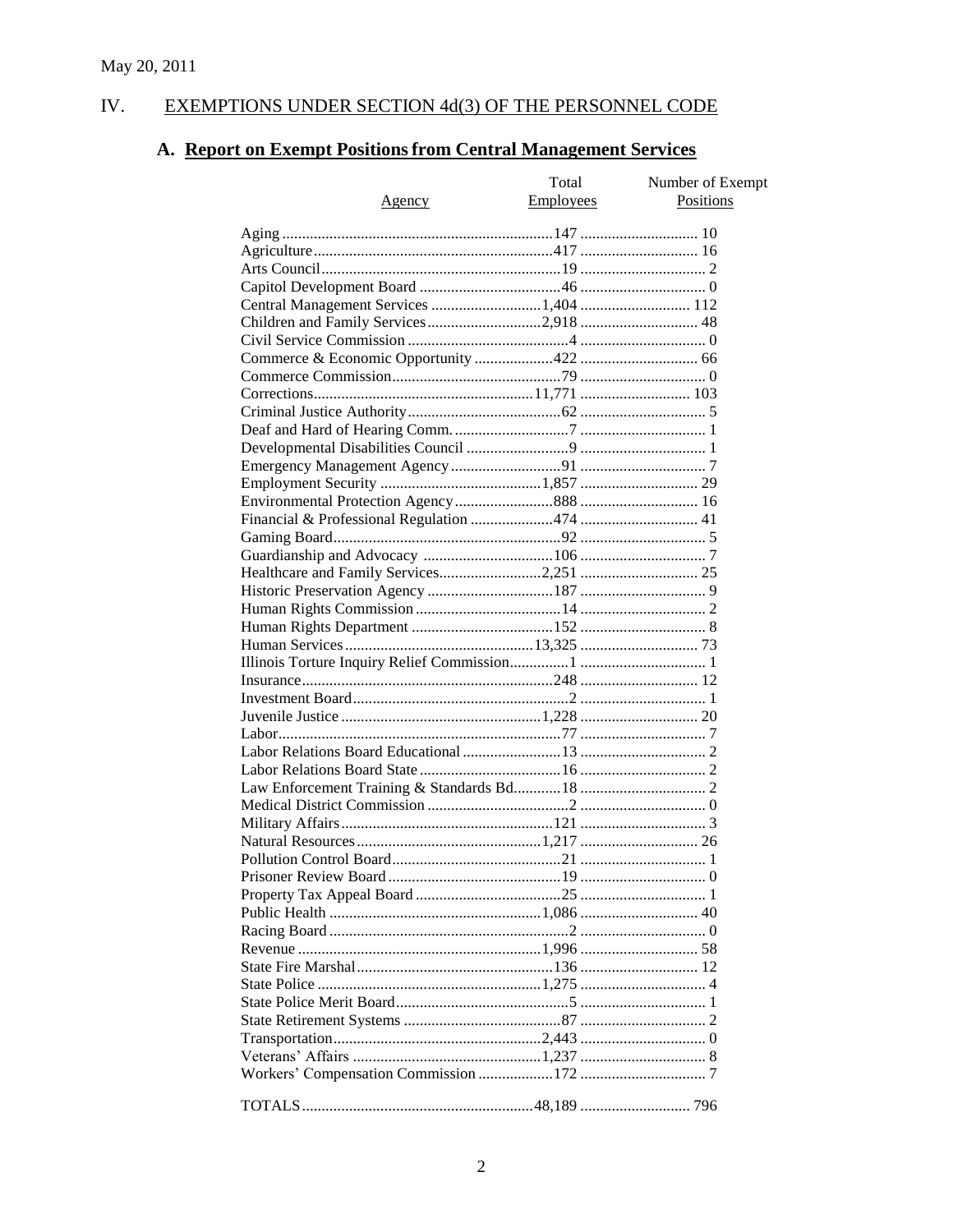#### **B. Governing Rule – Section 1.142 Jurisdiction B Exemptions**

- a) The Civil Service Commission shall exercise its judgment when determining whether a position qualifies for exemption from Jurisdiction B under Section 4d(3) of the Personnel Code. The Commission will consider any or all of the following factors inherent in the position and any other factors deemed relevant to the request for exemption:
	- 1) The amount and scope of principal policy making authority;
	- 2) The amount and scope of principal policy administering authority;
	- 3) The amount of independent authority to represent the agency, board or commission to individuals, legislators, organizations or other agencies relative to programmatic responsibilities;
	- 4) The capability to bind the agency, board or commission to a course of action;
	- 5) The nature of the program for which the position has principal policy responsibility;
	- 6) The placement of the position on the organizational chart of the agency, board or commission;
	- 7) The mission, size and geographical scope of the organizational entity or program within the agency, board or commission to which the position is allocated or detailed.
- b) The Commission may, upon its own action after 30 days notice to the Director of Central Management Services or upon the recommendation of the Director of the Department of Central Management Services, rescind the exemption of any position that no longer meets the requirements for exemption set forth in subsection (a). However, rescission of an exemption shall be approved after the Commission has determined that an adequate level of managerial control exists in exempt status that will insure responsive and accountable administrative control of the programs of the agency, board or commission.
- c) For all positions currently exempt by action of the Commission, the Director of Central Management Services shall inform the Commission promptly in writing of all changes in essential functions, reporting structure, working title, work location, position title, position number or specialized knowledge, skills, abilities, licensure or certification.
- d) Prior to granting an exemption from Jurisdiction B under Section 4d(3) of the Personnel Code, the Commission will notify the incumbent of the position, if any, of its proposed action. The incumbent may appear at the Commission meeting at which action is to be taken and present objections to the exemption request.

(Source: Amended at 34 Ill. Reg. 3485, effective March 3, 2010)

\* \* \*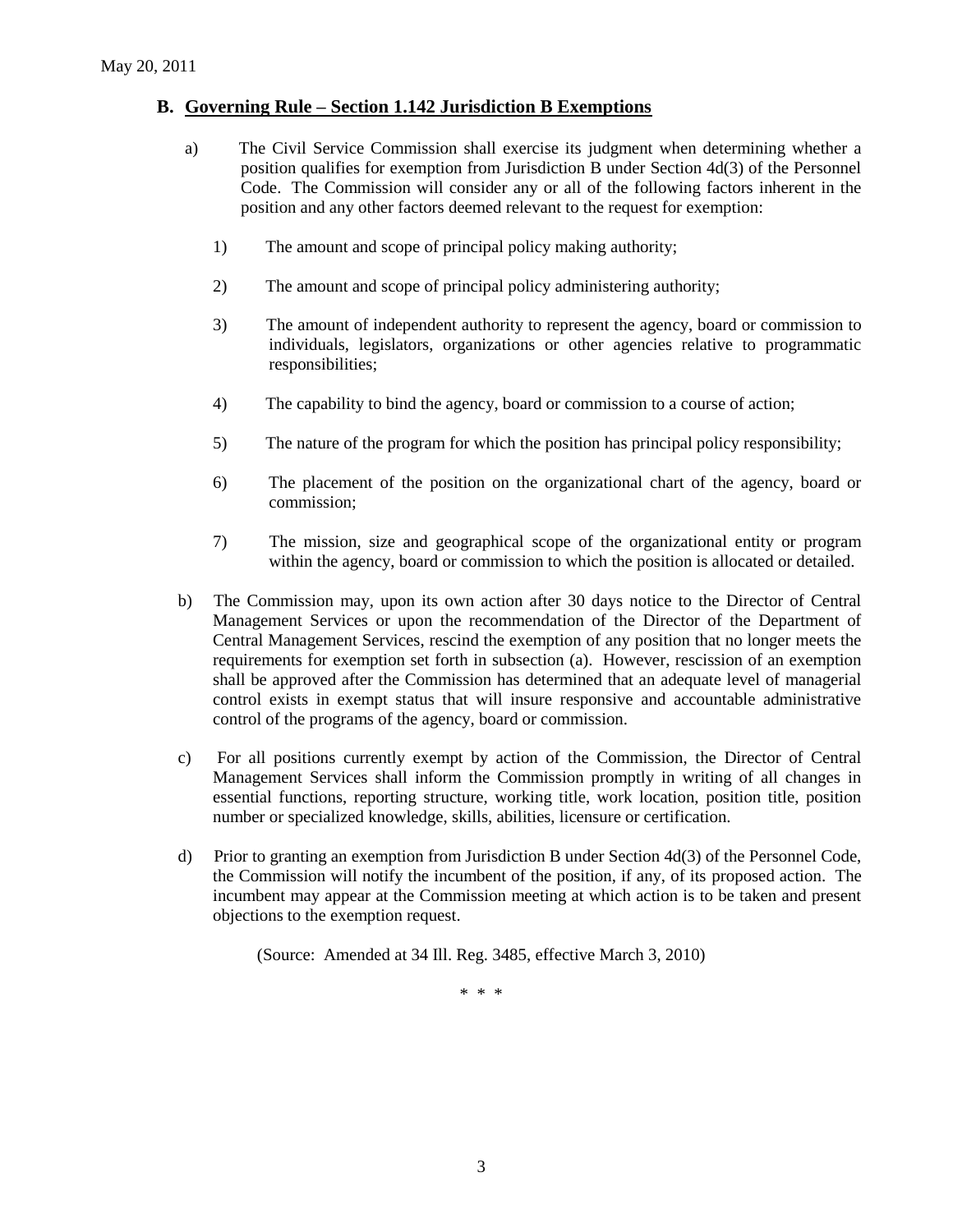## **C. Illinois Dept. of Children and Family Services – Proposed Exemption (continued from April 15, 2011 meeting)**

| <b>Position Number</b>  | 40070-16-20-200-00-01                                            |
|-------------------------|------------------------------------------------------------------|
| Position Title          | Senior Public Service Administrator                              |
| Bureau/Division         | <b>Budget and Finance</b>                                        |
| <b>Functional Title</b> | Manager, Medicaid Certification and Program Services             |
| Incumbent               | Vacant                                                           |
| Supervisor              | Deputy Director of Budget & Finance, who reports to the Director |
| Location                | <b>Sangamon County</b>                                           |

**CMS Recommendation:** "This position does meet the reporting criteria of the Commission Rules and considering the similarities of this requested position with those of other 4d(3) exempt positions, I recommend 4d(3) exemption."

## **D. Illinois Department of Public Health – Proposed Exemption**

| <b>Position Number</b>  | 40070-20-01-040-00-81                                    |
|-------------------------|----------------------------------------------------------|
| <b>Position Title</b>   | Senior Public Service Administrator                      |
| Bureau/Division         | Office of Performance Management                         |
| <b>Functional Title</b> | Deputy Director for the Office of Performance Management |
| Incumbent               | Vacant                                                   |
| Supervisor              | Director                                                 |
| Location                | <b>Cook County</b>                                       |

**CMS Recommendation:** "This position does meet the reporting criteria of the Commission Rules and considering the similarities of this requested position with those of other 4d(3) exempt positions, I recommend 4d(3) exemption."

## **E. Illinois Department of Financial and Professional Regulation – Proposed Exemption**

| <b>Position Number</b>  | 40070-13-40-350-00-01                |  |
|-------------------------|--------------------------------------|--|
| Position Title          | Senior Public Service Administrator  |  |
| Bureau/Division         | <b>Professional Regulation</b>       |  |
| <b>Functional Title</b> | Coordinator of Real Estate Appraisal |  |
| Incumbent               | Vacant                               |  |
| Supervisor              | Director of Professional Regulation  |  |
| Location                | <b>Cook County</b>                   |  |

**CMS Recommendation:** "This position does meet the reporting criteria of the Commission Rules and considering the similarities of this requested position with those of other 4d(3) exempt positions, I recommend 4d(3) exemption."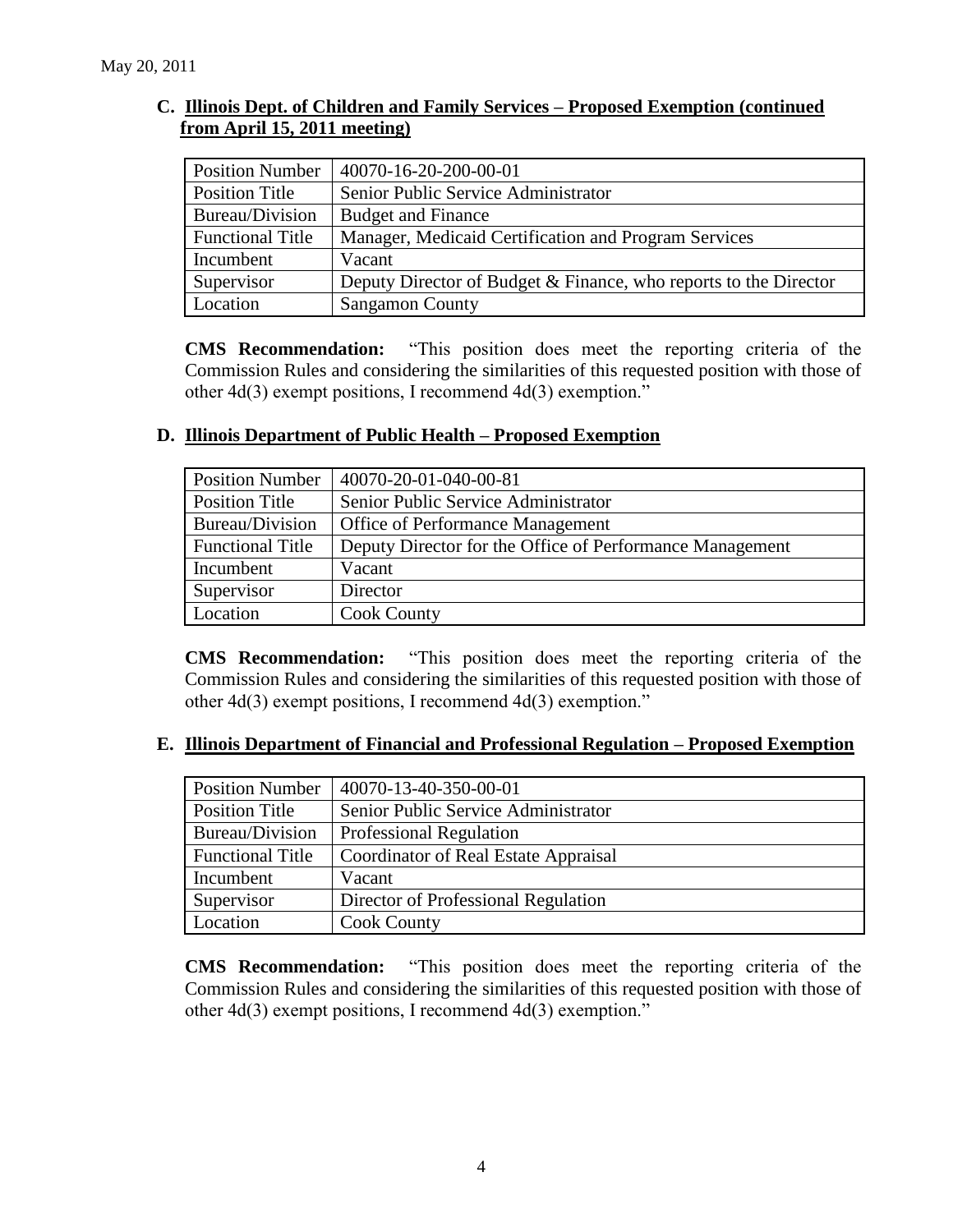| <b>Position Number</b>  | 40070-37-10-100-00-01                                         |  |  |
|-------------------------|---------------------------------------------------------------|--|--|
| <b>Position Title</b>   | Senior Public Service Administrator                           |  |  |
| <b>Bureau/Division</b>  | Bureau of Communication & Computer Services                   |  |  |
| <b>Functional Title</b> | <b>Executive Contract and Software License Manager</b>        |  |  |
| Incumbent               | Vacant                                                        |  |  |
| Supervisor              | Deputy Director, Bureau of Communication & Computer Services, |  |  |
|                         | who reports to the Director                                   |  |  |
| ocation                 | <b>Sangamon County</b>                                        |  |  |

#### **F. Illinois Department of Central Management Services – Proposed Exemption**

**CMS Recommendation:** "This position meets the reporting criteria of the Commission Rules and considering the similarity of this position with those of other 4d(3) exempt positions, I recommend 4d(3) exemption."

#### **G1. Illinois Department of Revenue – Proposed Exemption**

| <b>Position Number</b>  | 40070-25-00-000-20-01                 |  |
|-------------------------|---------------------------------------|--|
| <b>Position Title</b>   | Senior Public Service Administrator   |  |
| Bureau/Division         | <b>Labor Relations</b>                |  |
| <b>Functional Title</b> | <b>Chief Labor Relations Director</b> |  |
| Incumbent               | Vacant                                |  |
| Supervisor              | Director                              |  |
| Location                | <b>Sangamon County</b>                |  |

#### **G2. Illinois Department of Revenue – Proposed Exemption**

| <b>Position Number</b>  | 40070-25-10-300-00-01                     |  |
|-------------------------|-------------------------------------------|--|
| Position Title          | Senior Public Service Administrator       |  |
| Bureau/Division         | <b>Administrative Services</b>            |  |
| <b>Functional Title</b> | <b>Chief Financial Reporting Director</b> |  |
| Incumbent               | Vacant                                    |  |
| Supervisor              | Director                                  |  |
| Location                | <b>Sangamon County</b>                    |  |

**CMS Recommendation:** "These positions do meet the reporting criteria of the Commission Rules and considering the similarities of these requested positions with those of other 4d(3) exempt positions, I recommend 4d(3) exemptions."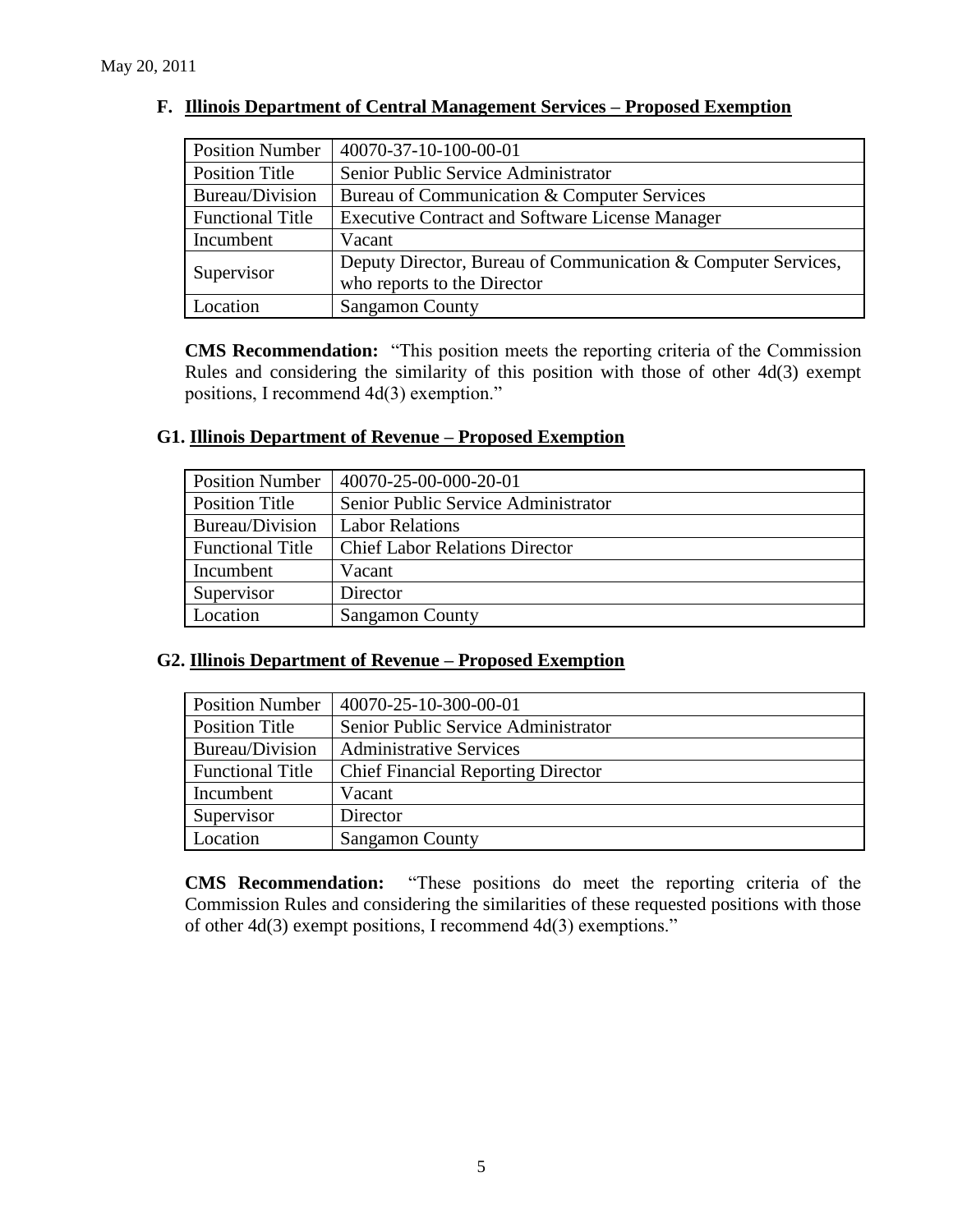| <b>Position Number</b>  | 40070-12-20-000-00-01                           |  |
|-------------------------|-------------------------------------------------|--|
| Position Title          | Senior Public Service Administrator             |  |
| Bureau/Division         | Office of Architecture, Engineering, and Grants |  |
| <b>Functional Title</b> | Director                                        |  |
| Incumbent               | Vacant                                          |  |
| Supervisor              | Deputy Director, who reports to the Director    |  |
| Location                | <b>Sangamon County</b>                          |  |

#### **H. Illinois Department of Natural Resources – Proposed Exemption**

**CMS Recommendation:** "This position meets the reporting criteria of the Commission Rules and considering the similarities of the requested position with those of other 4d(3) exempt positions, I recommend 4d(3) exemption."

| <b>Position Number</b>  | 40070-12-00-120-00-01               |  |
|-------------------------|-------------------------------------|--|
| <b>Position Title</b>   | Senior Public Service Administrator |  |
| Bureau/Division         | Office of the Director              |  |
| <b>Functional Title</b> | Special Assistant to the Director   |  |
| Incumbent               | Vacant                              |  |
| Supervisor              | Director                            |  |
| Location                | <b>Sangamon County</b>              |  |

#### **I. Illinois Department of Natural Resources – Proposed Exemption**

**CMS Recommendation:** "This position meets the reporting criteria of the Commission Rules and considering the similarities of the requested position with those of other 4d(3) exempt positions, I recommend 4d(3) exemption."

## **WILL THE COMMISSION GRANT THE REQUEST FOR EXEMPTION FROM JURISDICTION B OF THE PERSONNEL CODE FOR THE FOLLOWING POSITIONS?**

- **C: Manager, Medicaid Certification and Program Services (Children and Family Services)**
- **D: Deputy Director, Office of Performance Management (Public Health)**
- **E: Coordinator of Real Estate Appraisal (Financial & Professional Regulation)**
- **F: Executive Contract & Software License Manager (Central Management Services)**
- **G1: Chief Labor Relations Director (Department of Revenue)**
- **G2: Chief Financial Reporting Director (Department of Revenue)**
- **H: Director, Office of Architecture, Engineering, and Grants (Natural Resources)**
- **I: Special Assistant to the Director (Natural Resources)**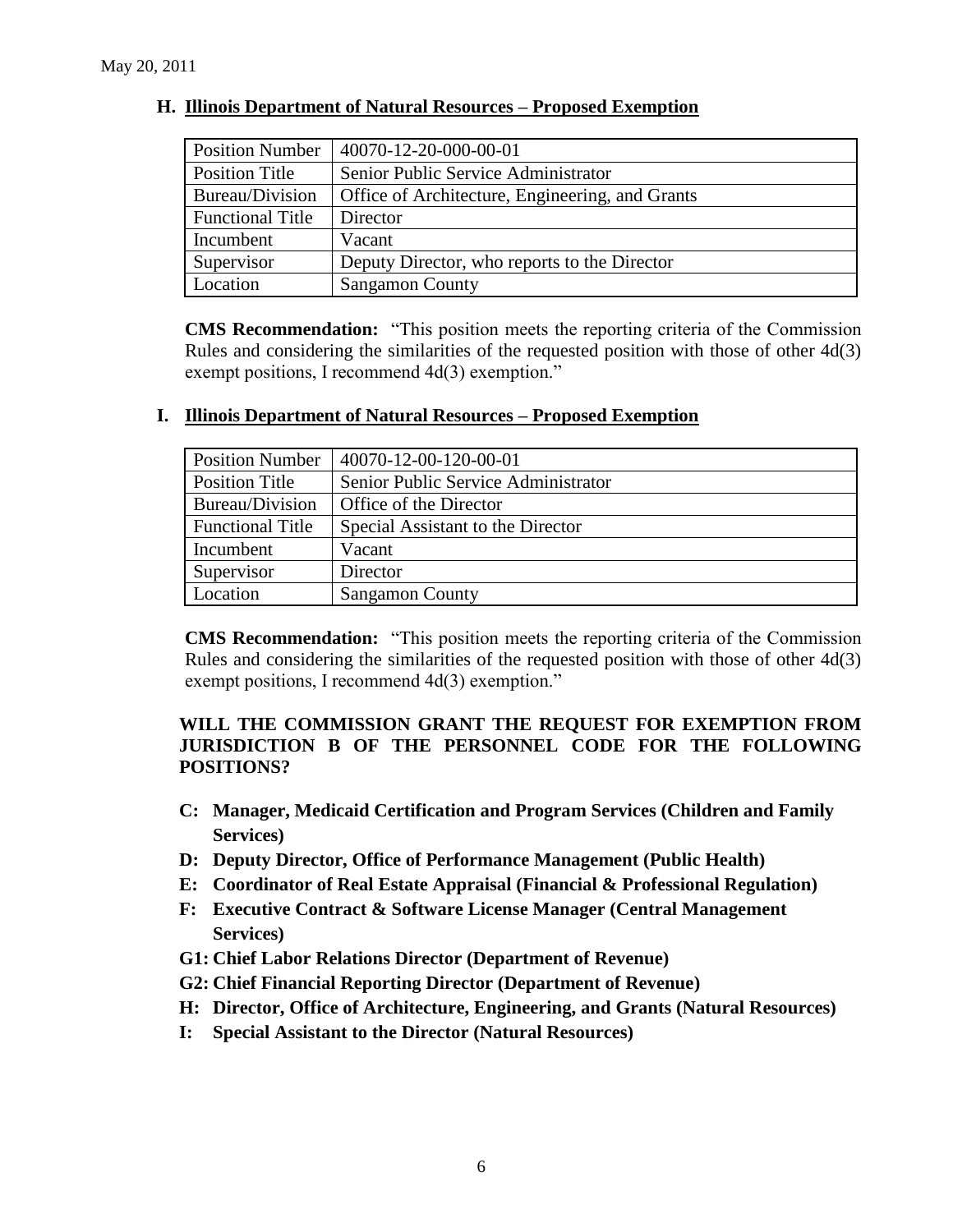## **J. Proposed Rescissions in accordance with Section 1.142(b) of the Rules of the Civil Service Commission**

On April 18, 2011 the Executive Director sent notice to the Director of Central Management Services of the proposed rescissions of 23 current 4d(3) exempt positions which may no longer meet the requirements for exemption. According to information provided by Central Management Services, these positions were granted exempt status but have been vacant for an extended period of time. Each affected agency director was also provided with a courtesy notice of this proposed action. After resolving a number of issues with several of the proposed rescissions, the following is a list of the positions that will now be put forth before the Commission for formal consideration of rescission of their exemption. Section 1.142(b) also provides that withdrawal of exemption shall be approved after the Commission has determined that an adequate level of managerial control exists in exempt status positions which will ensure responsive and accountable administrative control of the programs of the agency.

|                | Agency                           | <b>Position Number</b>              | <b>Functional Title</b>                            |  |
|----------------|----------------------------------|-------------------------------------|----------------------------------------------------|--|
| J <sub>1</sub> | Central Mgmt.<br><b>Services</b> | 40070-37-80-100-01-22               | <b>IOCI</b> , Media Administrator                  |  |
| J2             | Corrections                      | 40070-29-62-200-00-01               | <b>Assistant Warden Programs-</b><br>Pinckneyville |  |
| J3             | Corrections                      | 40070-29-86-200-00-01               | Assistant Warden Programs-Vienna                   |  |
| J4             | Corrections                      | 40070-29-98-300-00-01               | <b>Assistant Warden Operations-Hill</b>            |  |
| J <sub>5</sub> | Corrections                      | 40070-29-99-200-00-01               | Asst, Warden Programs-Western IL                   |  |
| J <sub>6</sub> | Juvenile Justice                 | 40070-27-00-100-00-01               | Deputy Director, Operations                        |  |
| J7             | Juvenile Justice                 | 40070-27-17-300-00-01               | <b>Assistant Warden, Operations-IYC</b><br>Chicago |  |
| J <sub>8</sub> | Juvenile Justice                 | 40070-27-20-200-00-01               | Asst. Warden Programs-Harrisburg                   |  |
| <b>J9</b>      | Juvenile Justice                 | $ 40070 - 27 - 35 - 200 - 00 - 01 $ | <b>Assistant Warden Programs-Joliet</b>            |  |
| J10            | Revenue                          | 40070-25-00-100-60-01               | Policy Advisor, Informal Conf. Board               |  |

**WILL THE COMMISSION RESCIND THE EXEMPTION FROM JURISDICTION B OF THE PERSONNEL CODE FOR THE FOLLOWING POSITIONS?**

- **J1: IOCI, Media Administrator (Central Management Services)**
- **J2: Assistant Warden Programs-Pinckneyville (Corrections)**
- **J3: Assistant Warden Programs-Vienna (Corrections)**
- **J4: Assistant Warden Operations-Hill (Corrections)**
- **J5: Assistant Warden Programs-Western Illinois (Corrections)**
- **J6: Deputy Director, Operations (Juvenile Justice)**
- **J7: Assistant Warden, Operations-IYC Chicago (Juvenile Justice)**
- **J8: Assistant Warden Programs-Harrisburg (Juvenile Justice)**
- **J9: Assistant Warden Programs-Joliet (Juvenile Justice)**
- **J10: Policy Advisor, Informal Conference Board (Revenue)**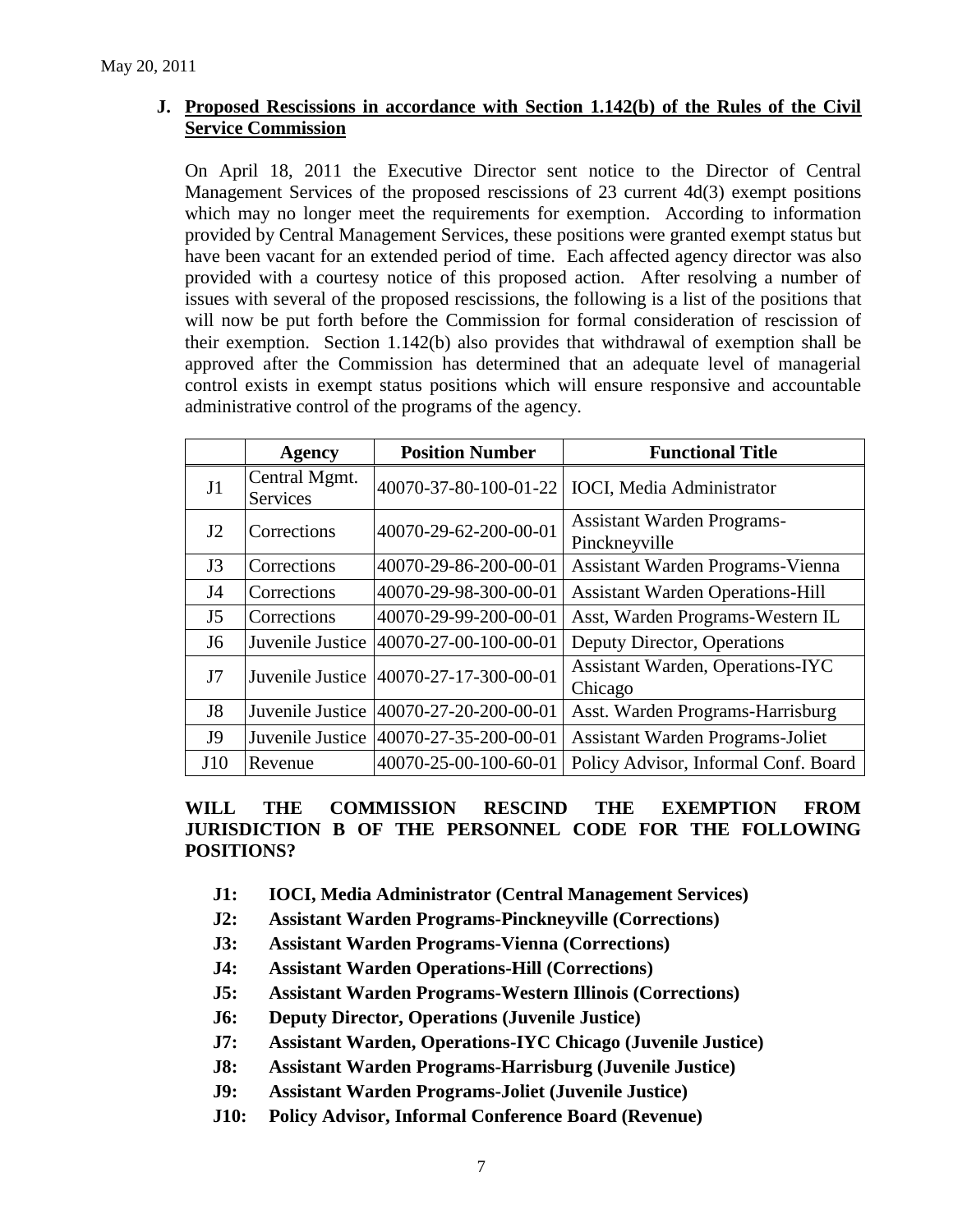## V. CLASS SPECIFICATIONS

The following class titles were submitted for creation by the Director of Central Management Services:

#### **Educator Trainee (HR-010) Educator Trainee (RC-063)**

CMS Classification Analysis: "The study was initiated as a result of a desire by staff at the Department of Human Services (DHS) to obtain additional candidates for their Educator positions; they felt that the requirements on the Educator class limit their ability to recruit teachers. The requirements for the Educator class specification include: "Requires a bachelor's degree and a valid Initial, Standard, or Master Illinois' teaching certificate in the area of specialization appropriate to the subject matter and type of students."

DHS staff did not express a desire to change the Educator requirements, but instead sought the creation of a new class to "level the playing field" with school districts, both public and private. Currently, school districts not in state government may hire a student who has successfully completed all coursework to graduate with a degree in education, but has not yet finished the student teaching requirement. Per the requirements for the Educator class, the State of Illinois is unable to hire a student until after graduation.

The requirements for the proposed Educator Trainee include: "Requires completion of all coursework necessary to obtain a teaching certificate, but not including student teaching." The creation of the Educator Trainee should enable State of Illinois institutions to hire qualified applicants on a more equal footing with the school districts. The Educator Trainee class will be used to allow students to complete their student teaching in State facilities, while being employed by the State. If students successfully complete the student teaching and obtain the required teaching certificate within the 3 to 6 months timeframe, they would be promoted to the Educator class.

As the Educator class is also used by the Departments of Corrections and Juvenile Justice, staff in those agencies were asked to review the draft class specification and to comment upon same. Their suggested modifications have been incorporated into the proposed Educator Trainee class specification and the Department of Human Services agrees with the changes made."

## **WILL THE COMMISSION APPROVE THE CREATION OF THE FOLLOWING CLASS TITLES TO BE EFFECTIVE JUNE 1, 2011?**

**Educator Trainee (HR-010) Educator Trainee (RC-063)**

**WILL THE COMMISSION DISAPPROVE ANY CLASS SPECIFICATIONS RECEIVED BY THE COMMISSION STAFF NOT CONTAINED IN THIS REPORT TO ALLOW ADEQUATE STUDY?**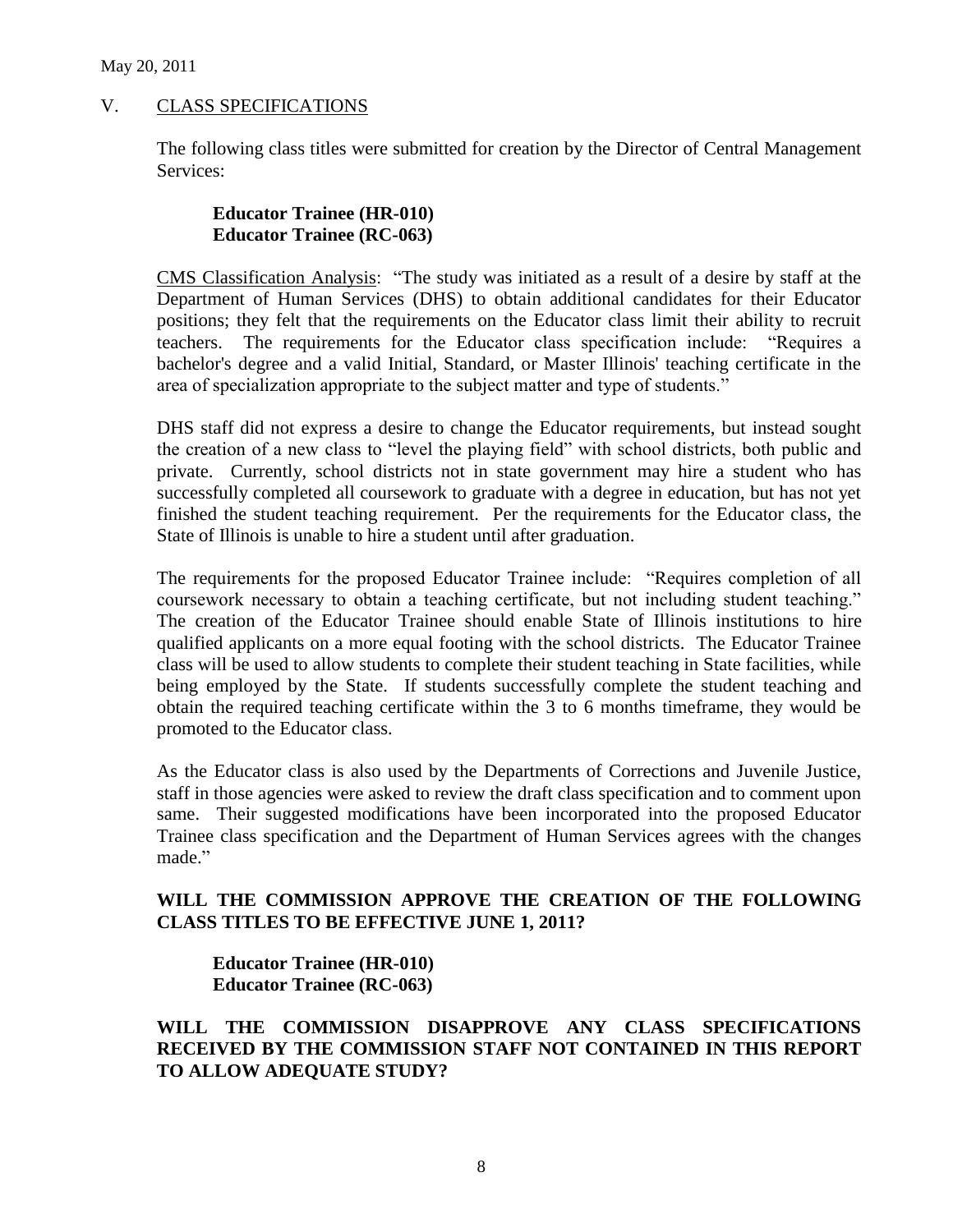# VI. MOTION TO GO INTO EXECUTIVE SESSION

## **PURSUANT TO SUBSECTIONS 2(c)(1), 2(c)(4), AND 2(c)(11) OF THE OPEN MEETINGS ACT, WILL THE COMMISSION HOLD AN EXECUTIVE SESSION TO CONSIDER APPEALS FILED WITH THE COMMISSION, LITIGATION, AND/OR SPECIFIED EMPLOYMENT MATTERS?**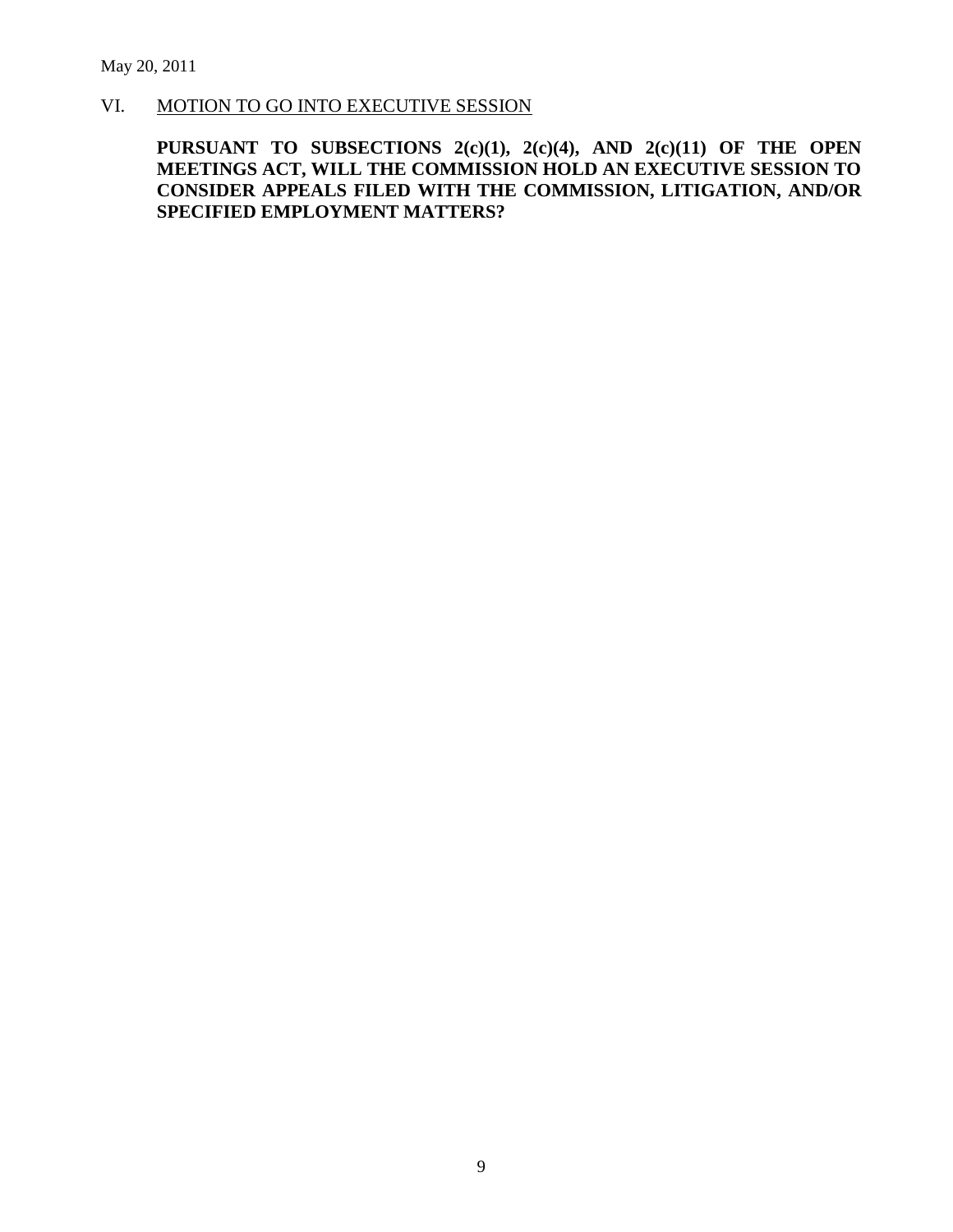#### VII. RECONVENE MEETING

#### VIII. NON-MERIT APPOINTMENT REPORT

The Personnel Code permits non-merit appointments for a limited period of time, i.e., emergency appointments shall not exceed 60 days and shall not be renewed, and positions shall not be filled on a temporary or provisional basis for more than six months out of any twelve-month period. Consecutive non-merit appointments are not violative of the Code; however, they do present a possible evasion of merit principles and should be monitored. Set forth below is the number of consecutive non-merit appointments made by each department. These statistics are from the Department of Central Management Services' Consecutive Non-Merit Appointment Reports.

| Agency                                | 3/31/11                     | 4/30/11      | 4/30/10 |
|---------------------------------------|-----------------------------|--------------|---------|
| Aging                                 |                             | 0            |         |
| Agriculture                           |                             |              |         |
| <b>Central Management Services</b>    |                             |              |         |
| Children and Family Services          |                             | $\mathbf{c}$ |         |
| <b>Employment Security</b>            |                             |              |         |
| <b>Healthcare and Family Services</b> |                             | 3            |         |
| <b>Historic Preservation Agency</b>   |                             |              |         |
| <b>Human Services</b>                 | $\mathcal{D}_{\mathcal{A}}$ |              | っ       |
| <b>Natural Resources</b>              | 8                           | 9            |         |
| Property Tax Appeal Board             | $\mathcal{D}$               | 3            |         |
| Transportation                        |                             |              |         |
| Veterans' Affairs                     |                             |              |         |
| <b>Totals</b>                         |                             | 26           |         |

## IX. INTERLOCUTORY APPEALS

# **RV-7-11<sup>1</sup>**

| Petitioner | Brenda L. Crouse                                                | <b>Appeal Date</b>       | 07/22/10                                        |
|------------|-----------------------------------------------------------------|--------------------------|-------------------------------------------------|
| Agency     | <b>Transportation and Central</b><br><b>Management Services</b> | <b>Decision Date</b>     | 104/22/11                                       |
| Type       | <b>Rule Violation</b>                                           | ALJ                      | <b>Andrew Barris</b>                            |
| Issue(s)   | No jurisdiction                                                 | Proposal for<br>Decision | Dismissed subject to approval of<br>Commission. |

 $1$  RV-7-11 and RV-8-11 were consolidated on April 22, 2011.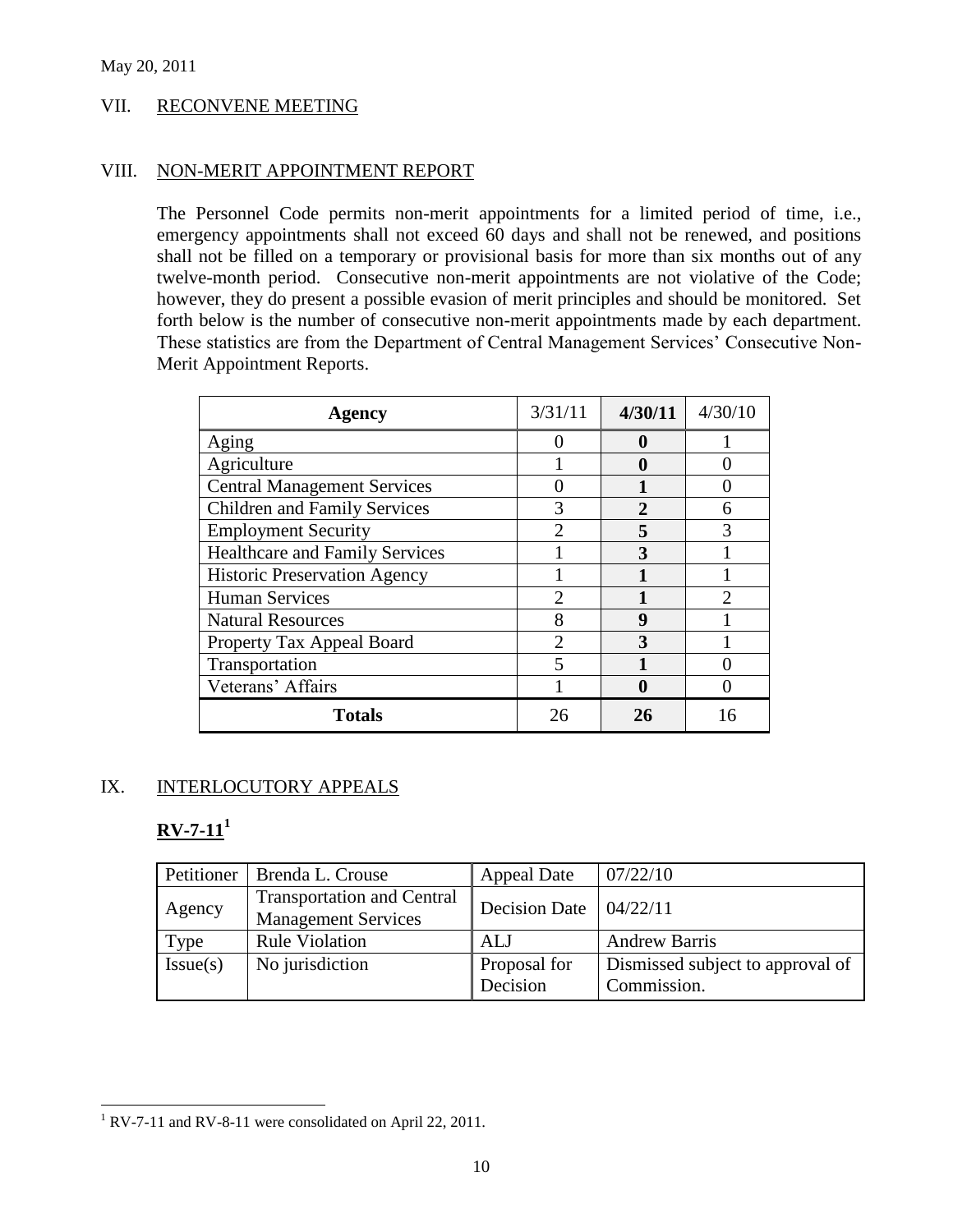## **RV-8-11**

| Petitioner | Linda L. Bumgarner                                              | <b>Appeal Date</b>   | 07/22/10                      |
|------------|-----------------------------------------------------------------|----------------------|-------------------------------|
| Agency     | <b>Transportation and Central</b><br><b>Management Services</b> | <b>Decision Date</b> | 04/22/11                      |
| Type       | <b>Rule Violation</b>                                           | ALJ                  | <b>Andrew Barris</b>          |
| Issue(s)   | No jurisdiction                                                 | Proposal for         | Dismissed subject to approval |
|            |                                                                 | Decision             | of Commission.                |

## **DOES THE COMMISSION AFFIRM AND ADOPT THE PROPOSAL FOR DECISION IN THE ABOVE CONSOLIDATED MATTER?**

# **S-44-11**

| Employee | Judith A. Motluck                  | <b>Appeal Date</b>   | 03/22/11               |
|----------|------------------------------------|----------------------|------------------------|
| Agency   | <b>Human Services</b>              | <b>Decision Date</b> | 05/06/011              |
| Type     | Suspension                         | ALJ                  | Daniel Stralka         |
| Issue(s) | Motion to Dismiss; no jurisdiction | Proposal for         | <b>Grant Motion to</b> |
|          |                                    | Decision             | Dismiss.               |

## **DOES THE COMMISSION AFFIRM AND ADOPT THE PROPOSAL FOR DECISION IN THE ABOVE MATTER?**

# X. PUBLICLY ANNOUNCED DECISIONS RESULTING FROM APPEALS

## **DA-20-11**

| Employee  | Mariah Welch                         | <b>Appeal Date</b>   | 09/14/10              |
|-----------|--------------------------------------|----------------------|-----------------------|
| Agency    | Corrections                          | <b>Decision Date</b> | 05/06/11              |
| Type      | Discharge                            | ALJ                  | <b>Andrew Barris</b>  |
| Change(s) | Allowed trading and trafficking      | Proposal for         | Charges are partially |
|           | between housing unit offenders,      | Decision             | proven and warrant    |
|           | brought contraband into Correctional |                      | 60-day suspension in  |
|           | Center & trafficked to an offender,  |                      | lieu of discharge.    |
|           | socialized with offenders.           |                      |                       |

## **DOES THE COMMISSION AFFIRM AND ADOPT THE PROPOSAL FOR DECISION IN THE ABOVE MATTER?**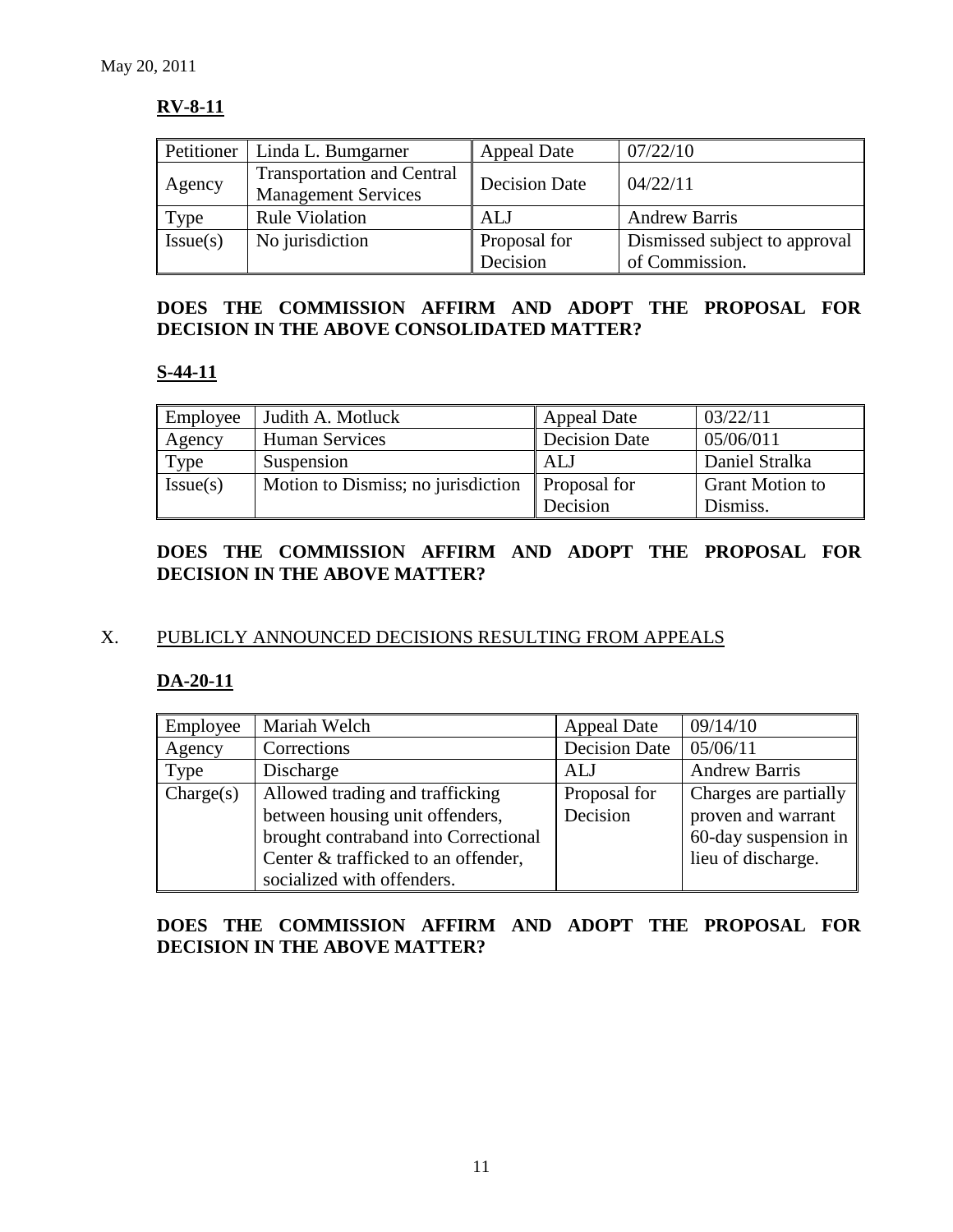## **DA-24-11**

| Employee  | Sammy L. Hines                              | <b>Appeal Date</b>   | 10/14/10                     |
|-----------|---------------------------------------------|----------------------|------------------------------|
| Agency    | <b>Human Services</b>                       | <b>Decision Date</b> | 05/04/11                     |
| Type      | Discharge                                   | ALJ                  | Daniel Stralka               |
| Change(s) | Mental abuse of an individual; Proposal for |                      | Charges are partially proven |
|           | providing false/conflicting                 | Decision             | and warrant 60-day susp. in  |
|           | info. during an investigation               |                      | lieu of discharge.           |

## **DOES THE COMMISSION AFFIRM AND ADOPT THE PROPOSAL FOR DECISION IN THE ABOVE MATTER?**

# **DA-31-11**

| Employee  | Adrienne D. Hinds     | <b>Appeal Date</b>    | 11/19/10               |
|-----------|-----------------------|-----------------------|------------------------|
| Agency    | <b>Human Services</b> | <b>Decision Date</b>  | 05/02/11               |
| Type      | Discharge             | ALJ                   | Daniel Stralka         |
| Change(s) | Conduct unbecoming    | Proposal for Decision | Charges are proven and |
|           |                       |                       | warrant discharge.     |

## **DOES THE COMMISSION AFFIRM AND ADOPT THE PROPOSAL FOR DECISION IN THE ABOVE MATTER?**

## **DA-32-11**

| Employee  | Victoria S. Senor     | <b>Appeal Date</b>    | 12/03/10               |
|-----------|-----------------------|-----------------------|------------------------|
| Agency    | <b>Human Services</b> | <b>Decision Date</b>  | 05/06/11               |
| Type      | Discharge             | ALJ                   | Daniel Stralka         |
| Change(s) | Sleeping on duty      | Proposal for Decision | Charges are proven and |
|           |                       |                       | warrant discharge.     |

## **DOES THE COMMISSION AFFIRM AND ADOPT THE PROPOSAL FOR DECISION IN THE ABOVE MATTER?**

#### **RV-55-10**

| Petitioner    | George T. Rivera                    | <b>Appeal Date</b>   | 06/14/10             |
|---------------|-------------------------------------|----------------------|----------------------|
| Agency        | Transportation                      | <b>Decision Date</b> | 04/25/11             |
| Type          | <b>Rule Violation</b>               | ALJ                  | <b>Andrew Barris</b> |
| Allegation(s) | <b>Violation of Personnel Rules</b> | Proposal for         | No violation.        |
|               | Sections 302.435 and 302.790        | Decision             |                      |

## **DOES THE COMMISSION AFFIRM AND ADOPT THE PROPOSAL FOR DECISION IN THE ABOVE MATTER?**